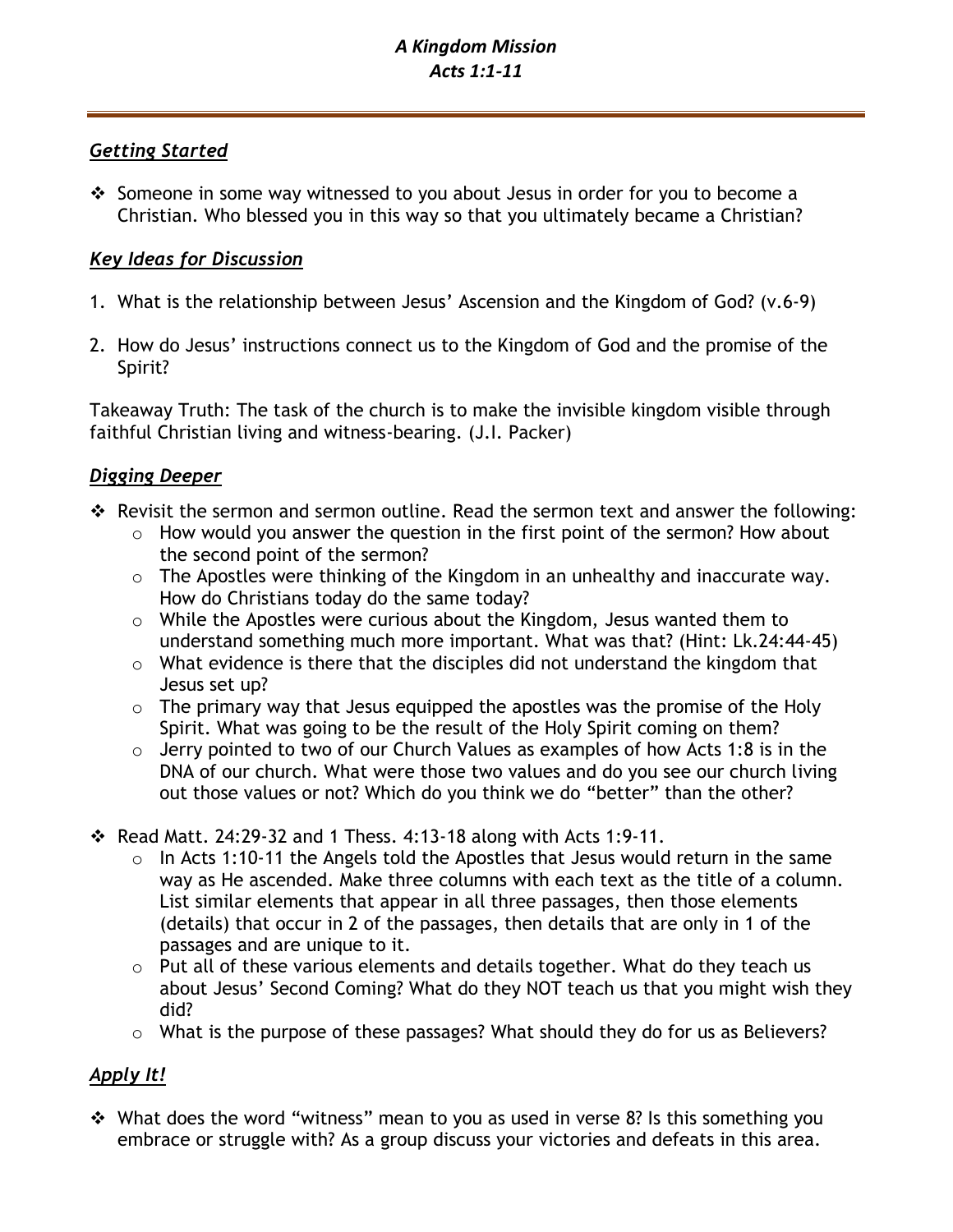## *A Kingdom Mission Acts 1:1-11*

- $\cdot \cdot$  Is there someone in your life you would like to see God use you to witness to and bring to Christ?
- ❖ What was your reaction to the idea we all start out as Enemies that Jesus must defeat?
- ❖ How does the gospel convince you that you are no longer an enemy of Jesus?

## *Think About It!*

*The risen Lord's mandate to mission begins to be fulfilled in the Acts. Indeed, as many commentators have pointed out, Acts 1:8 is a kind of 'Table of Contents' for the book. Chapters 1–7 describe events in Jerusalem, chapter 8 mentions the scattering of the disciples 'throughout Judea and Samaria' (8:1), and goes on to record the evangelization of a Samaritan city by Philip (8:5–24) and of 'many Samaritan villages' by the apostles Peter and John (8:25), while the conversion of Saul in chapter 9 leads on in the rest of the book to his missionary expeditions, and finally to his journey to Rome. For Christ's kingdom, while not incompatible with patriotism, tolerates no narrow nationalisms. He rules over an international community in which race, nation, rank and sex are no barriers to fellowship. And when his kingdom is consummated at the end, the countless redeemed company will be seen to be drawn 'from every nation, tribe, people and language." (John Stott)*

Note from Pastor Jerry: For this year's CG questions, group resources and Bible studies from John Stott (Acts Seeing the Spirit at Work), John MacArthur (MacArthur Bible Studies: Acts), Jack Hayford (Kingdom Power) and Max Lucado (Life Lessons from the Book of Acts) are used in addition to original material.